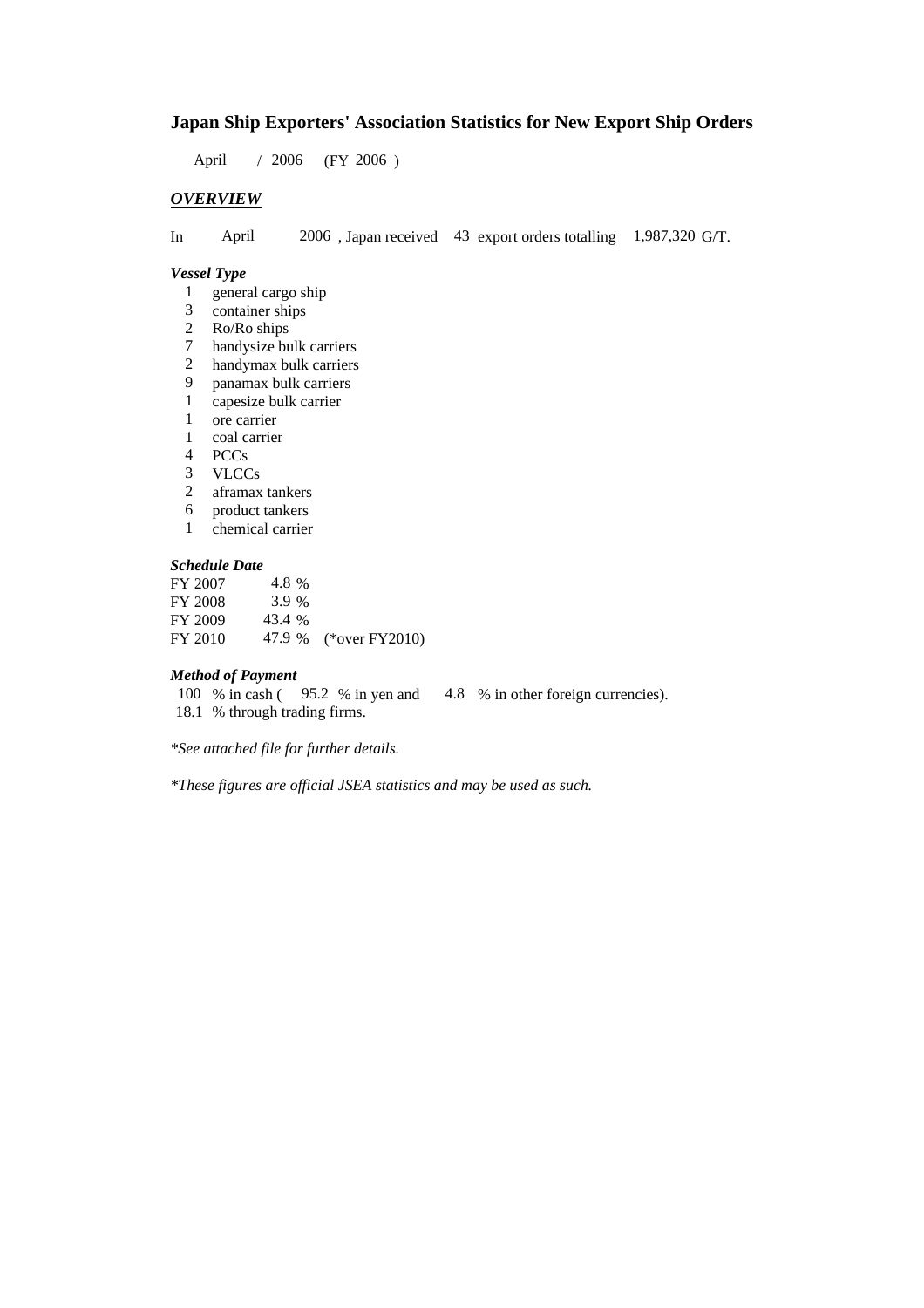# Based on Fiscal Year

Description Apr 05 to Mar 06 Apr 05 to Dec 05 January 2006 February 2006 March 2006 April 2006 Apr 06 to Apr 06 Jan 06 to Apr 06 No. $No.$   $G/T$ T || No. | G/T || No. | G/T || No. | G/T || No. | G/T || G/T || No. | G/T || No. | G/T || No. | G/T General Cargos | 31 795,950|| 26| 679,650| 0| 0| 0| 0| 5| 116,300| 6| 96,000| 6| 96,000|| 11| 212,300 Bulk Carriers 2622| 11,659,326|| 157| 7,688,116| 18| 619,450| 22| 810,450| 65| 2,541,310| 25| 1,118,070| 25| 1,118,070|| 130| 5,089,280 Tankers 1366| 6,187,410|| 65| 2,384,510| 4| 301,850| 6| 422,400| 61| 3,078,650| 12| 773,250| 12| 773,250|| 83| 4,576,150 Combined Carriers 1 0 0 0 0 0 0 0 0 0 0 0 0 0 0 0 0 **Others**  $\sim$  1  $\sim$  1 1 7,000 이 이 이 이 1 7,000 이 이 이 이 이 이 1 7,000 Total 4300| 18,649,686|| 248| 10,752,276| 22| 921,300| 29| 1,239,850| 131| 5,736,260| 43| 1,987,320| 43| 1,987,320|| 225| 9,884,730 FY 2006 / FY2005 (%) \* 100.4 70.1 70.1 79.6 206.6 389.5 183.9 183.9 183.9 \*\* 229.3 In CGT9,498,293 5,687,595 517,070 567,570 2,726,058 941,022 941,022 4,751,720

*Figures for shipbulding orders of 500 G/T and over for export as steel vessels placed with JSEA members are covered.*

\*FY 2005/FY2004

\*\*Calender Year 2005

JSEA (May 2006)

# New Export Orders Placed in April 2006 (FY 2006)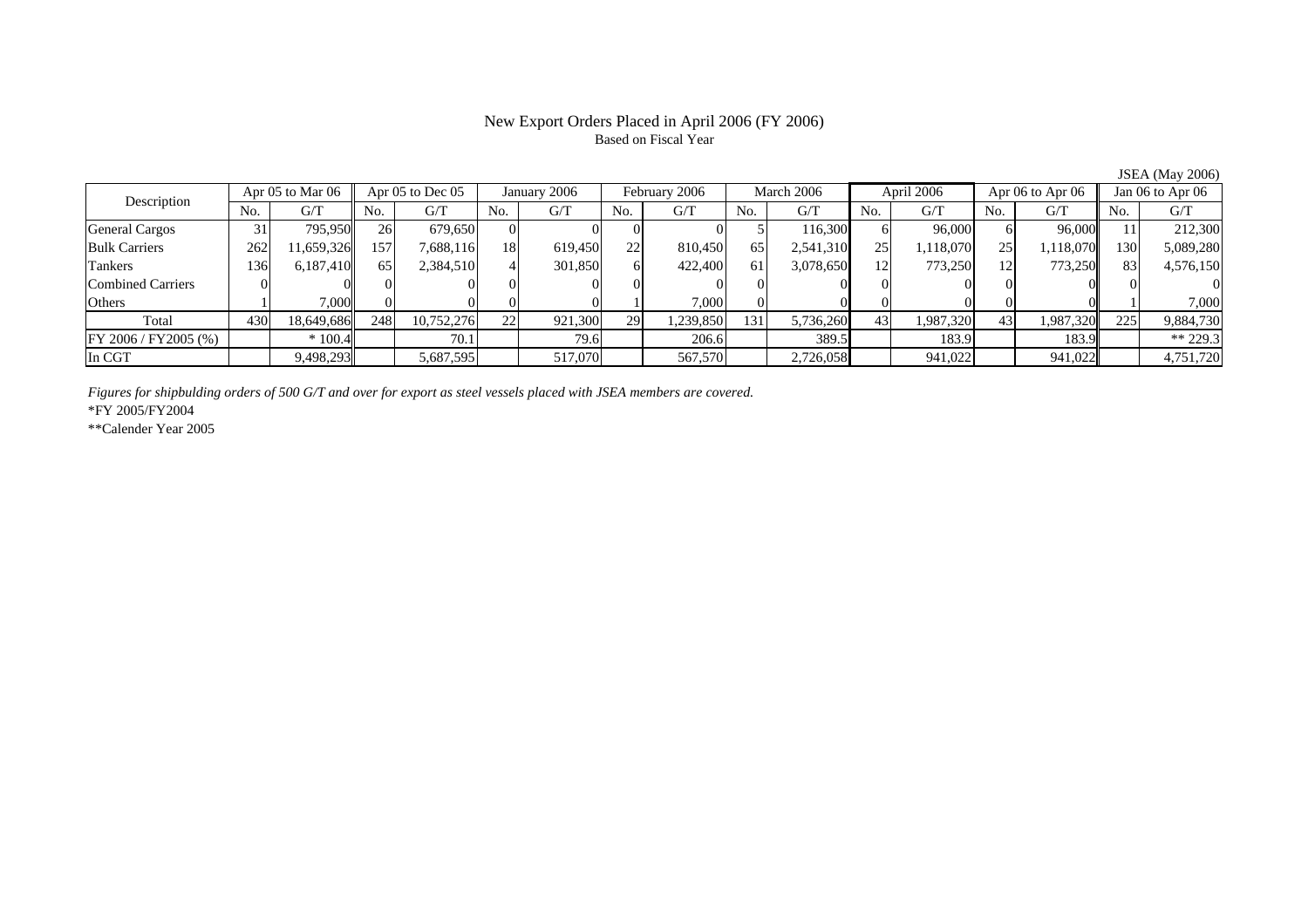# Based on Fiscal Year

Description Apr 05 to Mar 06 Apr 05 to Dec 05 January 2006 February 2006 March 2006 April 2006 Apr 06 to Apr 06 Jan 06 to Apr 06<br>No. 1 G/T No. 1 G/T No. 1 G/T No. 1 G/T No. 1 G/T No. 1 G/T No. 1 G/T No. 1 G/T No. 1 G/T No. No.  $G/T$ T || No. | G/T || No. | G/T || No. | G/T || No. | G/T || G/T || No. | G/T || No. | G/T || No. | G/T General Cargos ( 25 956,448 16 658,600 2 17,169 1 6,395 6 274,284 1 9,725 1 9,725 10 307,573 Bulk Carriers 221 9,620,117 147 6,355,425 31 1,469,529 21 867,502 22 927,661 20 1,052,656 20 1,052,656 94 4,317,348 Tankers 700| 4,513,850|| 48| 3,082,001| 6| 311,151| 6| 407,311| 10| 713,387| 4| 268,097| 4| 268,097|| 26| 1,699,946 Combined Carriers 0 0 0 0 0 0 0 0 0 0 0 0 0 0 0 0 **Others** s and  $\overline{\phantom{a}}$  0 0 0 0 0 0 0 0 0 0 0 0 0 0 0 0 Total 3166| 15,090,415|| 211| 10,096,026| 39| 1,797,849| 28| 1,281,208| 38| 1,915,332| 25| 1,330,478| 25| 1,330,478| 130| 6,324,867 FY 2006 / FY2005 (%) \* 112.2 109.6 126.1 98.2 127.5 119.8 119.8 \*\* 118.4 In CGT7,200,302 4,717,558 863,609 644,585 974,550 605,720 605,720 3,088,464

*Deliveries of new shipbuilding orders of 500 G/T and over for export as steel vessels placed with JSEA members are covered.*

\*FY 2005/FY2004

\*\*Calender Year 2005

JSEA (May 2006)

# Export Ships Delivered in April 2006 (FY 2006)